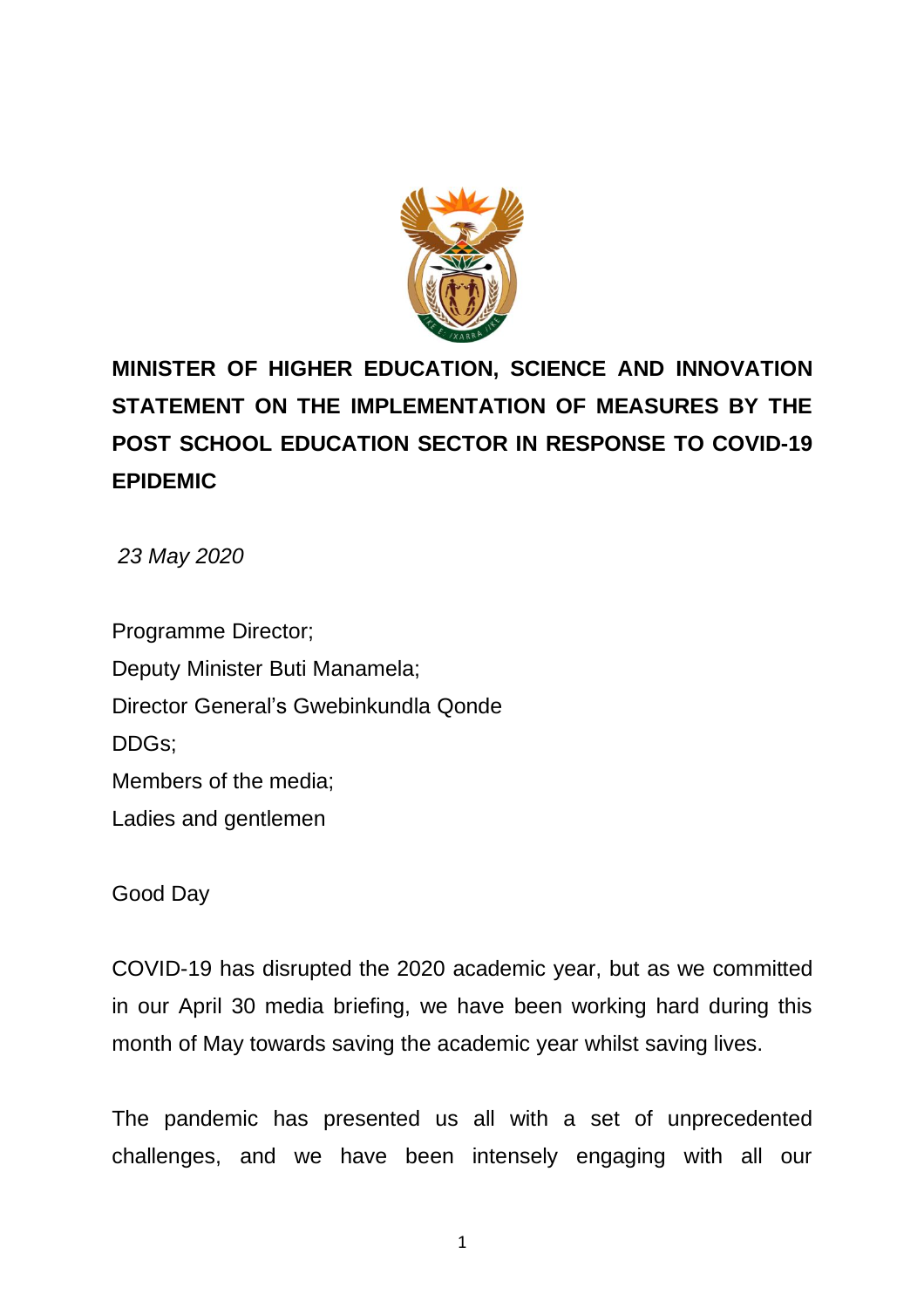stakeholders to save the 2020 academic year whilst simultaneously continuing to focus on the transformation and expansion of opportunities in the post school education and training system (PSET).

I would like to express my gratitude to the exemplary leadership provided by President Ramaphosa and my colleagues at the National Command Council (NCC) in guiding our work at this difficult time.

I also remain humbled by the commitment of all members of the Ministerial Task Team, led by Deputy Minister Buti Manamela comprising of SACPO, USAf, Labour Unions, SAUS and SAFETSA. The task team has been playing an important role in finding creative and equitable solutions in the interests of all our students and staff in the PSET sector.

I also would like to acknowledge the role played by the leadership of the various trade unions organizing in our sector, especially our Labour Unions, represented by NEHAWU, SADTU, NTEU, PSA, SAPTU and NAPTOSA, as we collectively seek solutions to deal with this pandemic. In our recent engagements with the unions, they raised a number of important issues and suggestions, including how they think health and safety measures needs to be strengthened in all of our institutions. Arising out of this we have decided to help convene a consultative meeting specifically between management and union representatives in the sector.

We are also calling on all our PSET institutions to ensure full consultation with student and staff stakeholder bodies into University and College COVID-19 task teams to provide all necessary safeguards on managing risks and ensuring safe resumption of activities. We furthermore call on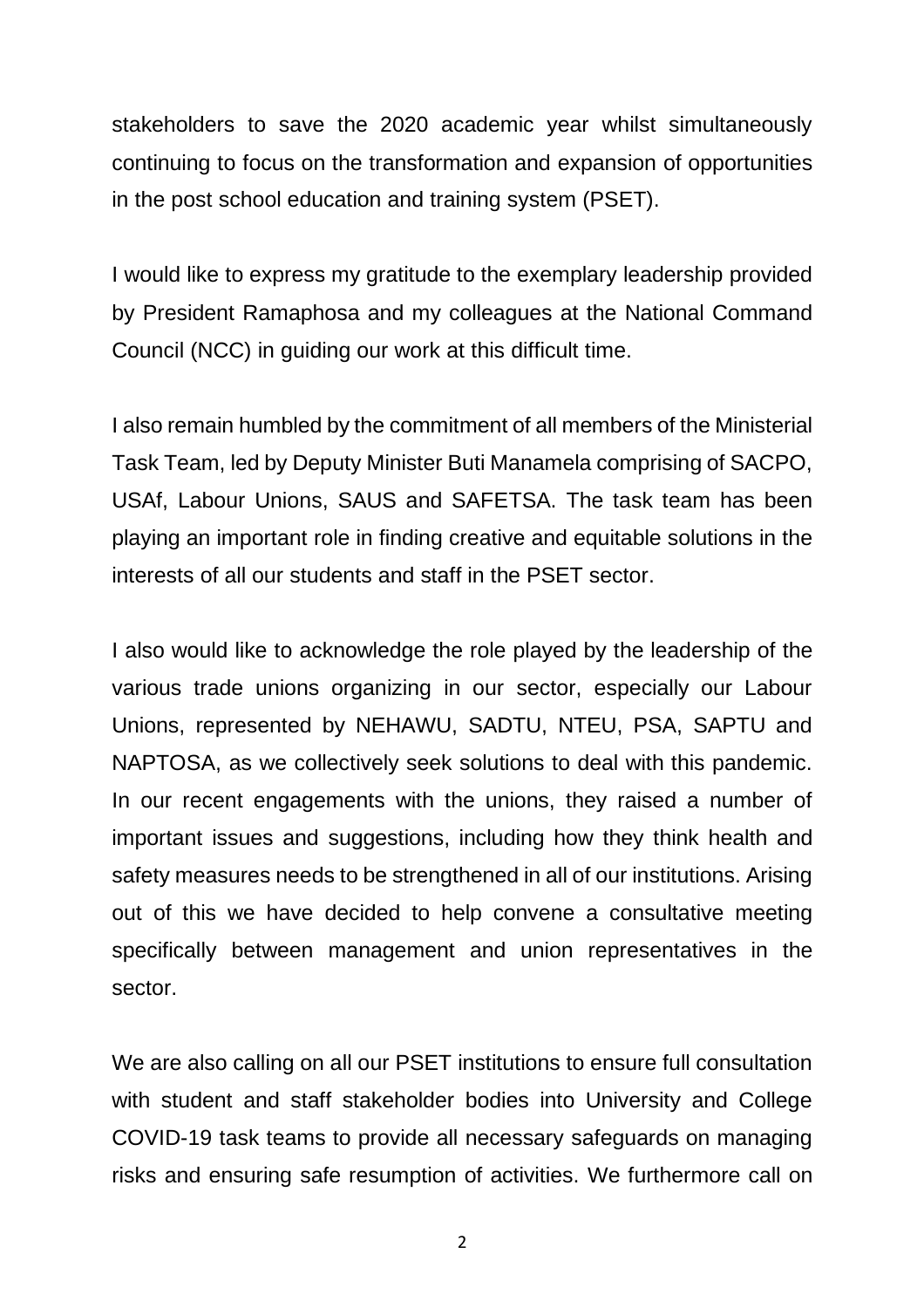all Councils to ensure that this is put into place, including the establishment of workplace occupational/health and safety committees

I would like to reiterate that our sector's response to COVID-19 is guided by measures announced by the National Command Council (NCC) and approved by Cabinet.

Our sector has adopted the theme: **Save The Academic Year Save Lives**.

# **ON NSFAS**

During the period of the lockdown, NSFAS remained fully operational and continued to disburse allowances to all NSFAS beneficiaries.

I am also pleased to indicate that NSFAS has concluded an agreement with SARS to provide NSFAS access to latest tax data in order to validate household income of NSFAS applicants. NSFAS will now also be able to include other income such as investment and rental income in its applications assessment. This will greatly assist towards finalization of outstanding appeals.

Our initial analysis shows that more than **125 000** new students in 2020 come from households in the informal sector.

Our partnership with the Department of Social Development (DSD) saw a dramatic improvement in approvals for social welfare beneficiaries and more than **240 000** new entrants were approved for funding. Taken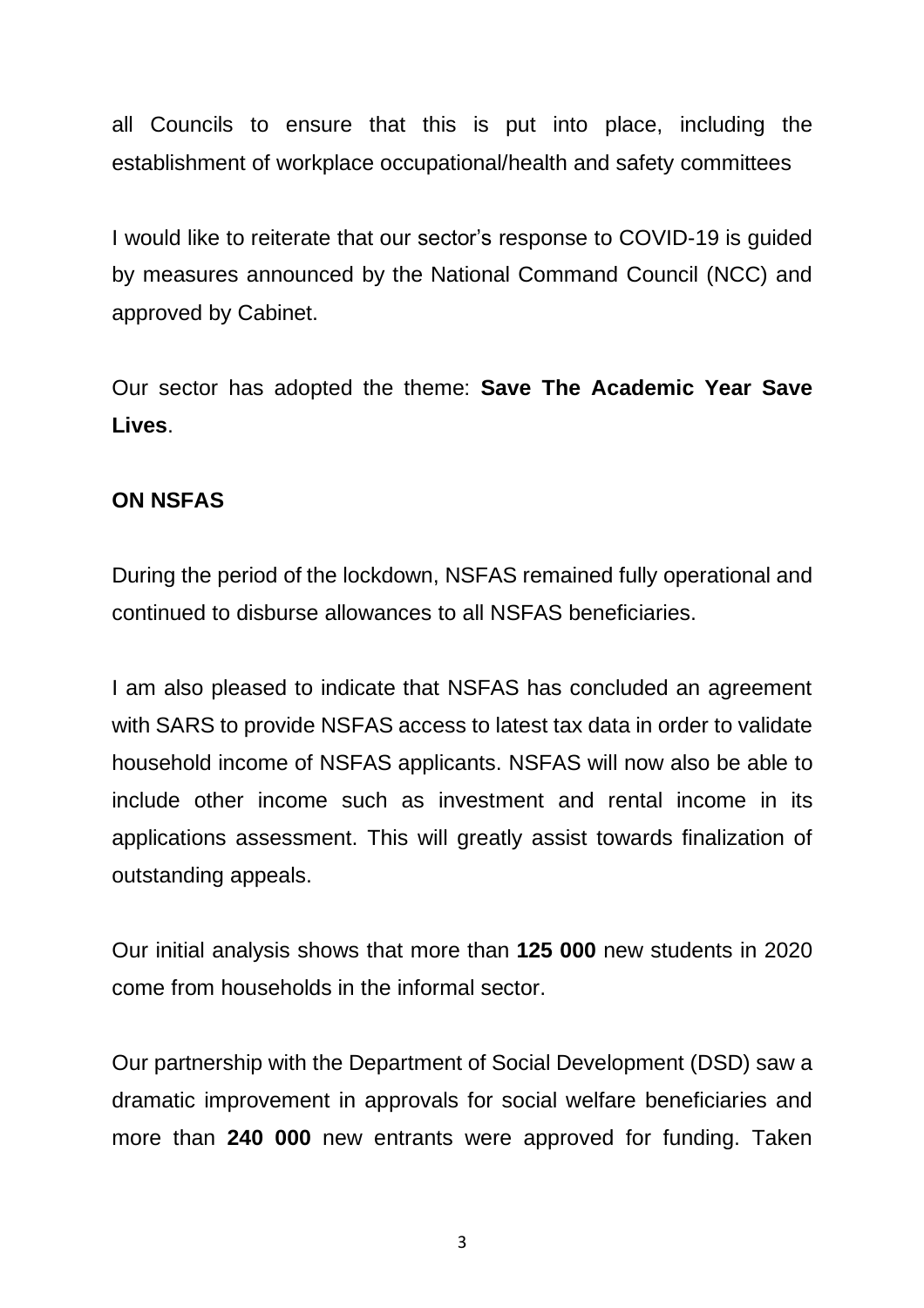together indeed NSFAS is truly providing for the most vulnerable and the poor members of our society by opening up gateways out of poverty.

The shift to provide for learning material for NSFAS students to include digital devices will not only address technology enabled pedagogy over the lockdown period but will truly move South African education into the modern era offering access to wider resources and teaching materials. This bold step will also be extended to TVET students for whom access to technology will improve their skills fit for a modern economy.

Recently the NSFAS Administrator assisted **70** medical students at the Walter Sisulu University (WSU) to obtain funding from HWSeta that entered medical studies following a NSFAS funded science degree.

During this lockdown period, we have also been providing stipends to all our SETA learnerships. We have also cleared the misunderstanding that existed at the beginning of the lockdown where some SETAs stopped the payments, and this has been corrected.

# **UNIVERSITIES**

# **Remote multi-modal teaching and learning plans**

All public universities have developed **detailed strategies for remote multi-modal teaching and learning** during the period of the current lockdown, for implementation as from beginning of June as per our previous commitments.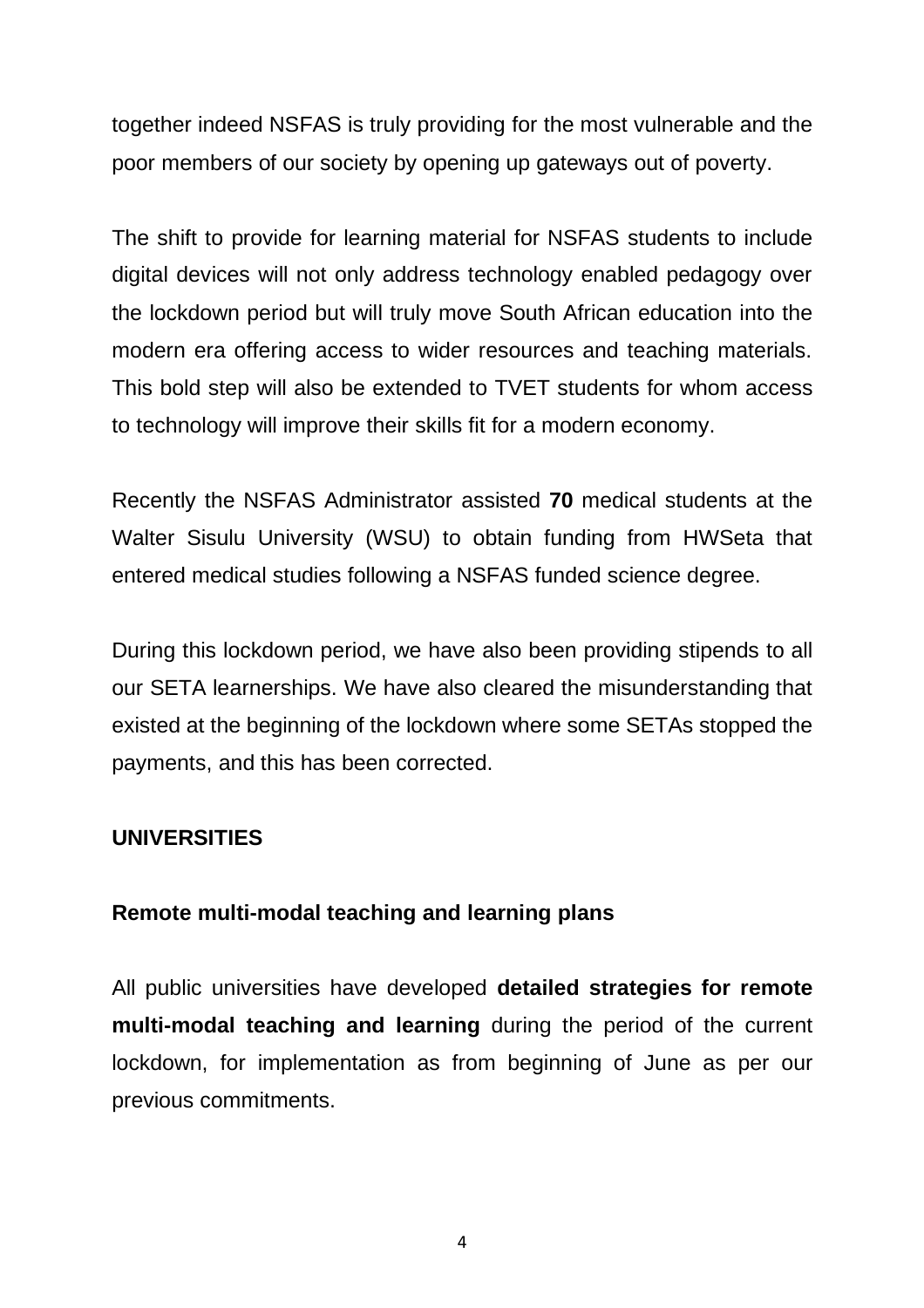As I have indicated before, institutions have developed their detailed institutional plans, as each institution is unique and we cannot follow a 'one size fits all' approach.

Each institution has committed to ensuring that all students are given a fair opportunity to complete the academic year 2020. We are working closely with all universities to ensure the implementation of this commitment.

University Teaching, Learning, Assessment and Campus Readiness Plans have been submitted to the Department along with a detailed costing of the additional funding required to implement them.

The Department is currently reviewing the plans, in order to urgently finalise the reprioritisation of earmarked funding to support the implementation of the teaching and learning plans by 1 June.

Higher Health is assisting with the review of the campus readiness component of the plans, which will assist to ensure that adequate COVID-19 health and safety standards are put into place across the PSET system, and they will do a short presentation at this media briefing.

The funding that will be reprioritised will be approved as a special Covid-19 Responsiveness Grant (CRG).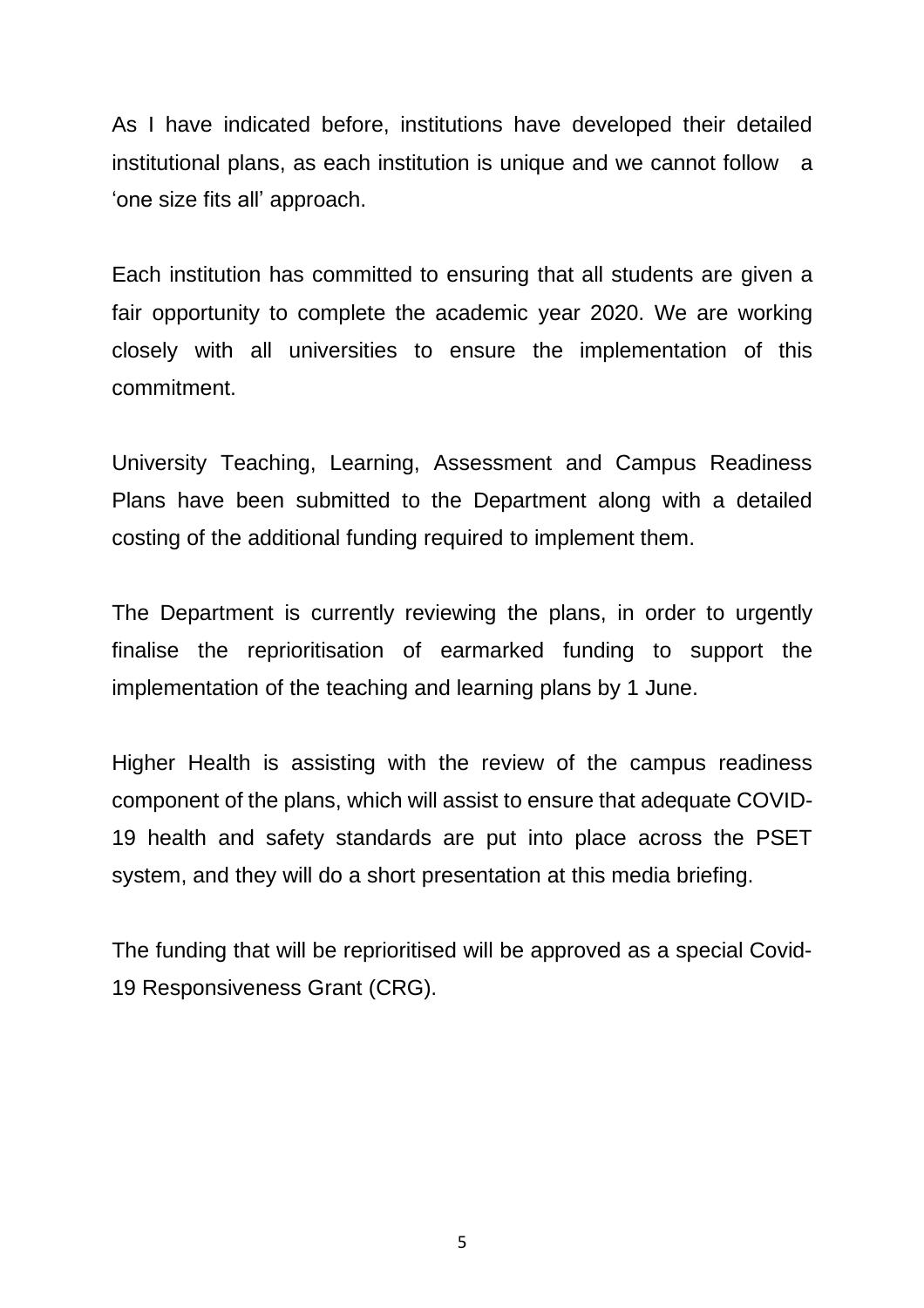# **Devices for NSFAS and Funza Lushaka university students**

We acknowledge that the cost of connectivity remains a huge barrier for students who want to use the digital learning mode as part of our multimodal and remote learning.

I want to thank the officials in my Department of Higher Education and Training, my colleagues and officials in the Department of Communications and Digital Technologies and the Electronic Network Providers, including the Mobile Network Operators, that have already zero-rated educational content sites of our public universities, TVET and CET Colleges, including Agricultural and Nursing Colleges.

This is a huge step forward and highlighted the effective collaboration between the Department and the telecommunications sector. Zero rating means that access to institutional websites will be free, although some of the embedded content like YouTube and videos will be charged for.

The next step is to make "Educational Data Bundles" available to all NSFAS students in universities and TVET Colleges, that they can use to pay for additional contents that is not covered through the zero-rating.

I am pleased to announce that we have successfully negotiated with all mobile network operators very favourable rates for our NSFAS students, including the Funza Lushaka students who will receive **10GB** daytime and **20GB** night-time data for three (3) months, starting from 1 June till end of August, as subsidised by government.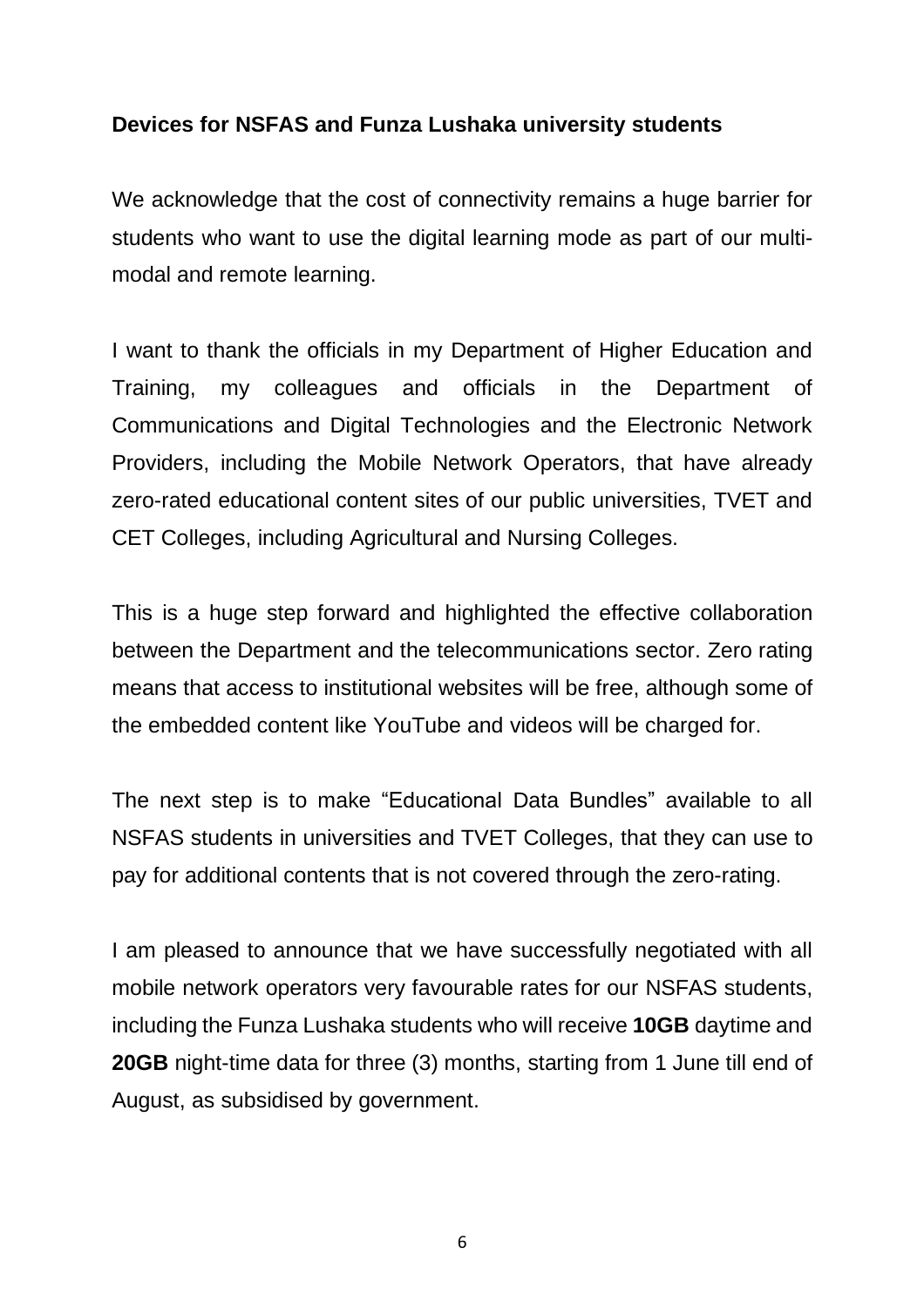In weeks to come, we will give detailed information on how to access these offers.

While we acknowledge that students who fall within the so-called "missing middle" category, as well as students in private institutions, also need support in accessing data for their online learning, as many of them also come from homes that are hardest hit by the impact of the COVID-19 pandemic, unfortunately government is currently not in a position to subsidize them. We however appeal to MNOs to work with institutions to also offer affordable packages to such students. I am however working towards establishment of an affordable higher education loan scheme involving the private sector.

I want to repeat what I said in my previous statement that NSFAS and the Funza Lushaka students must ensure that they register their cell-phone numbers with their respective institutions. We advise that during this period, they must also not change their sim-cards so as to enable network operators, through their institutions, to load data to their devices.

I just want to emphasise that this data that needy students will receive must be used for dedicated online educational platforms for teaching and learning as approved by institutions.

I therefore would like to acknowledge and thank all the network operators (MTN, Telkom, Vodacom and Cell C) who have been working with us to ensure that we deliver on this important intervention.

We have also made free digital content available specifically to our TVET College students through our DHET website, the National Open Learning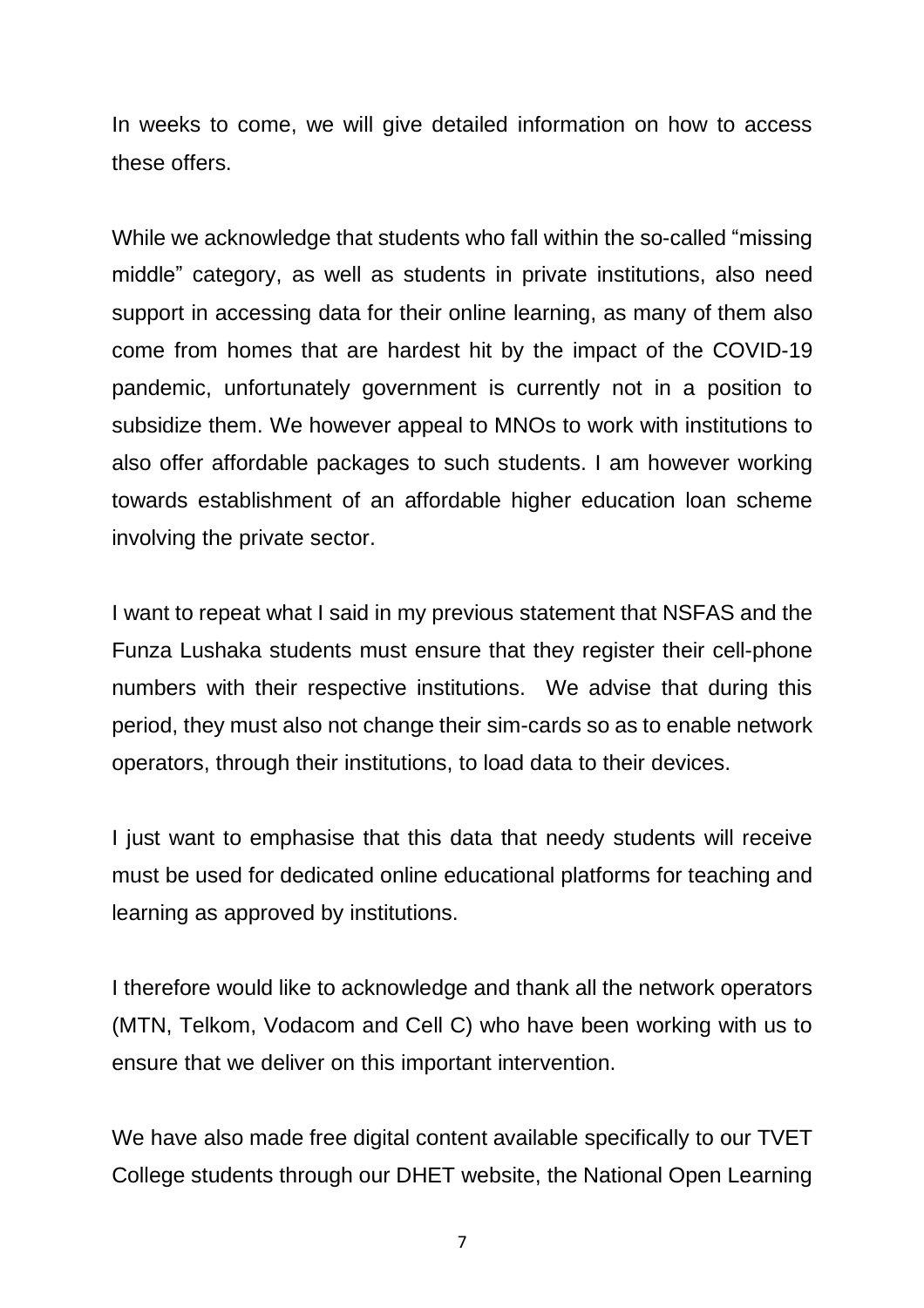System (NOLS) of our Department, institutional websites and other sites, where students can find digital materials which will assist them in their learning and preparation for exams.

I therefore call upon all our TVET students to visit these sites and see for themselves the myriad of content available to assist them.

Universities will also be delivering paper-based teaching and learning materials to students who do not have the resources to engage electronically or online.

The physical delivery of learning materials is one aspect of our multimodal approach that many of our universities are implementing.

The implementation of this intervention depends on each university's assessment of the number of students that require this kind of support.

As we try to find better ways to implement effective multi modal, augmented remote learning systems, we are considering the use of Space Science and Earth Observation technologies and platforms in support of our plans to reach to vulnerable students. The Department of Science and Innovation, in conjunction with the Department of Communications and Digital Technologies, SENTECH and South African National Space Agency, is currently looking at a long-term solution to supporting the digital transmission needs for the national education system through the launch of a locally-produced communications satellite.

The CSIR is also completing the task of establishing a Geospatial planning map identifying the location and distribution of learning and co-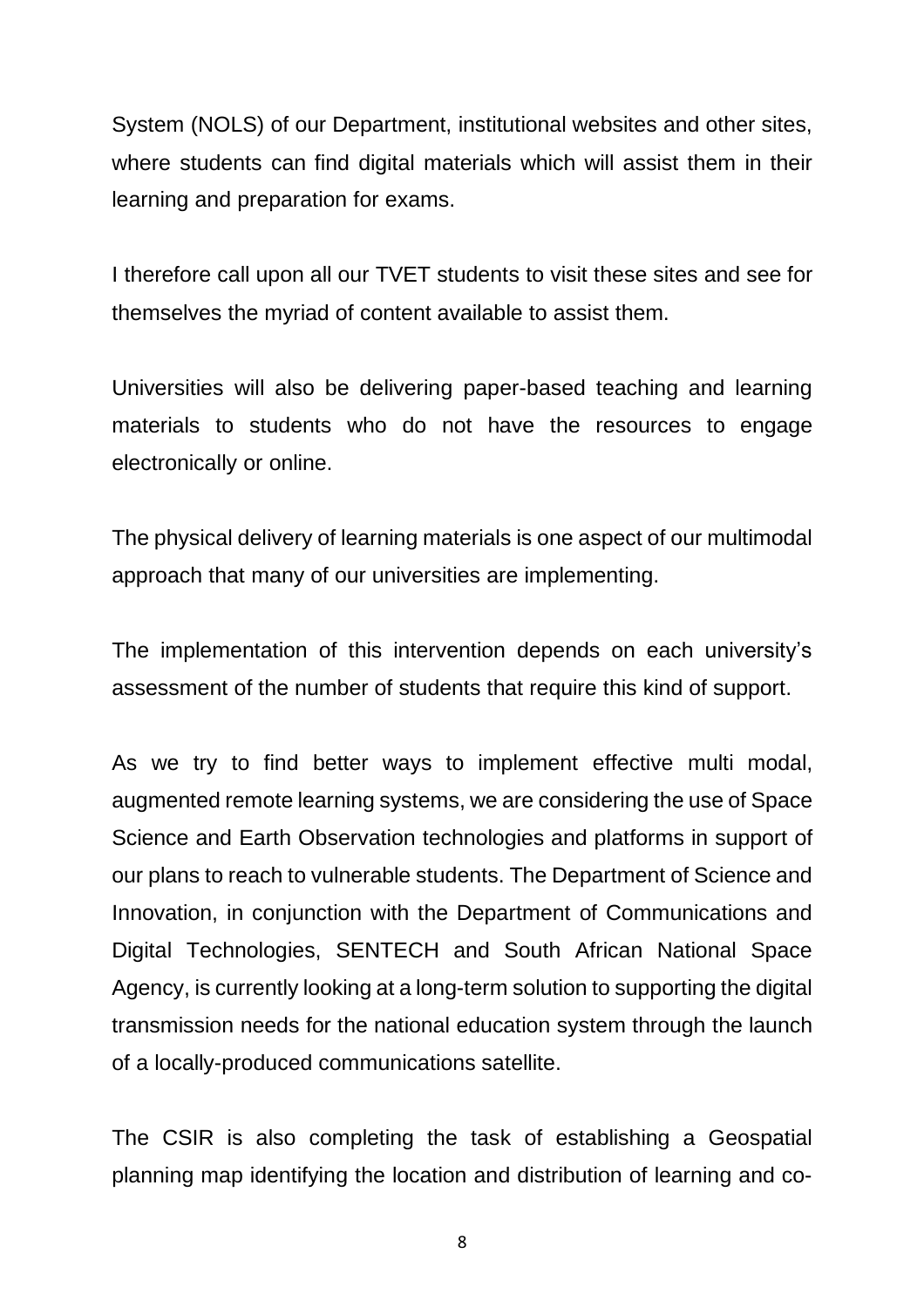learning sites in all the districts of South Africa to enable us to support students in the period before full return to campuses.

As stated in our last briefing, government is committed to ensure that all NSFAS students have access to an appropriate device to support their online learning and to ensure that no student is left behind. Some universities have already issued their students with laptops, some as part of their normal policies, others as a response to COVID-19.

A lot of work then had to be undertaken to quantify the exact number and location of these students who still need to be issued with devices. That work has now been completed and procurement will commence as soon as the approval of the Minister of Finance is received.

# **Risk Adjusted Strategy for PSET Sector**

The PSET Sector is committed to resume academic activities in line with the national risk-adjusted strategy. This includes putting remote learning systems in place as well as planning the gradual return to various campuses during various phases of the risk-adjusted strategy. The Ministry will publish national Directives on the broad parameters and conditions under which each institution must plan for the controlled resumption of all forms and levels of academic activity to complete the 2020 Academic Year.

# **Level 4 (Started 1 May 2020)**

Under level 4, we allowed for the controlled return of final year students in programmes requiring clinical training, starting with medicine (MBChB)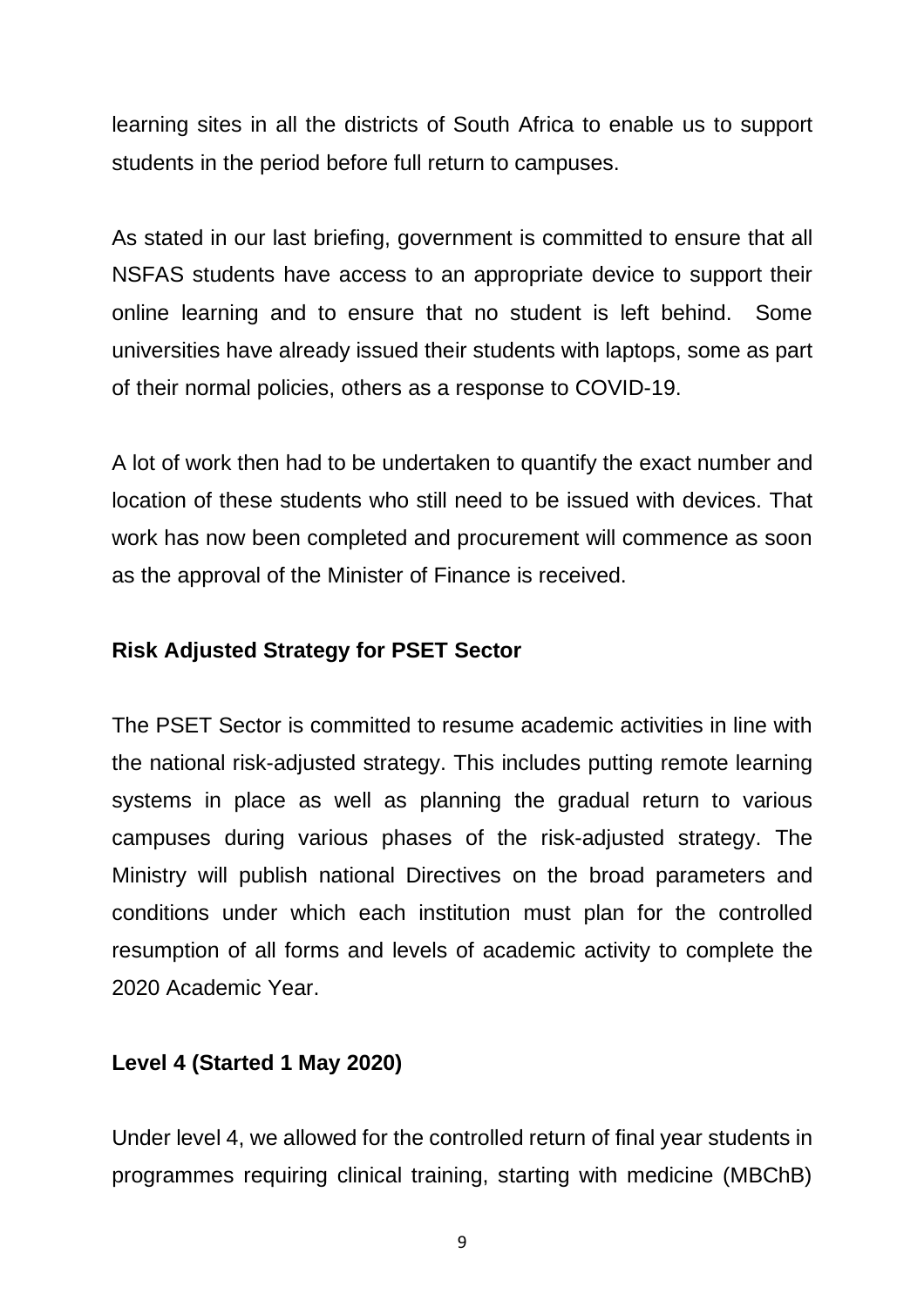and the phasing-in of all other programmes, such as Nursing, Dental, Veterinary Sciences, and so on. Medical students have been returning to clinical training platforms from 11 May, and other final students in other programmes requiring clinical training will begin returning from 1 June 2020.

All other students are supported through remote multimodal teaching, learning and assessment until they can return to campus.

# **Level 3**

Under level 3, a maximum of 33% of the student population will be allowed to return to campuses, delivery sites and residences on condition that they can be safely accommodated and supported in line with the health and safety protocols as directed by the Department.

This will include the following cohorts:

- All groups that have already returned during alert level 4.
- Students in the final year of their programmes, who are on a path to graduating in 2020 may return.
- Final year students who require access to laboratories, technical equipment, data, connectivity and access to residence and private accommodation should return.
- Students in all years of study that require clinical training in their programmes (provided that the clinical training platforms have sufficient space and can accommodate them while adhering to the safety protocols).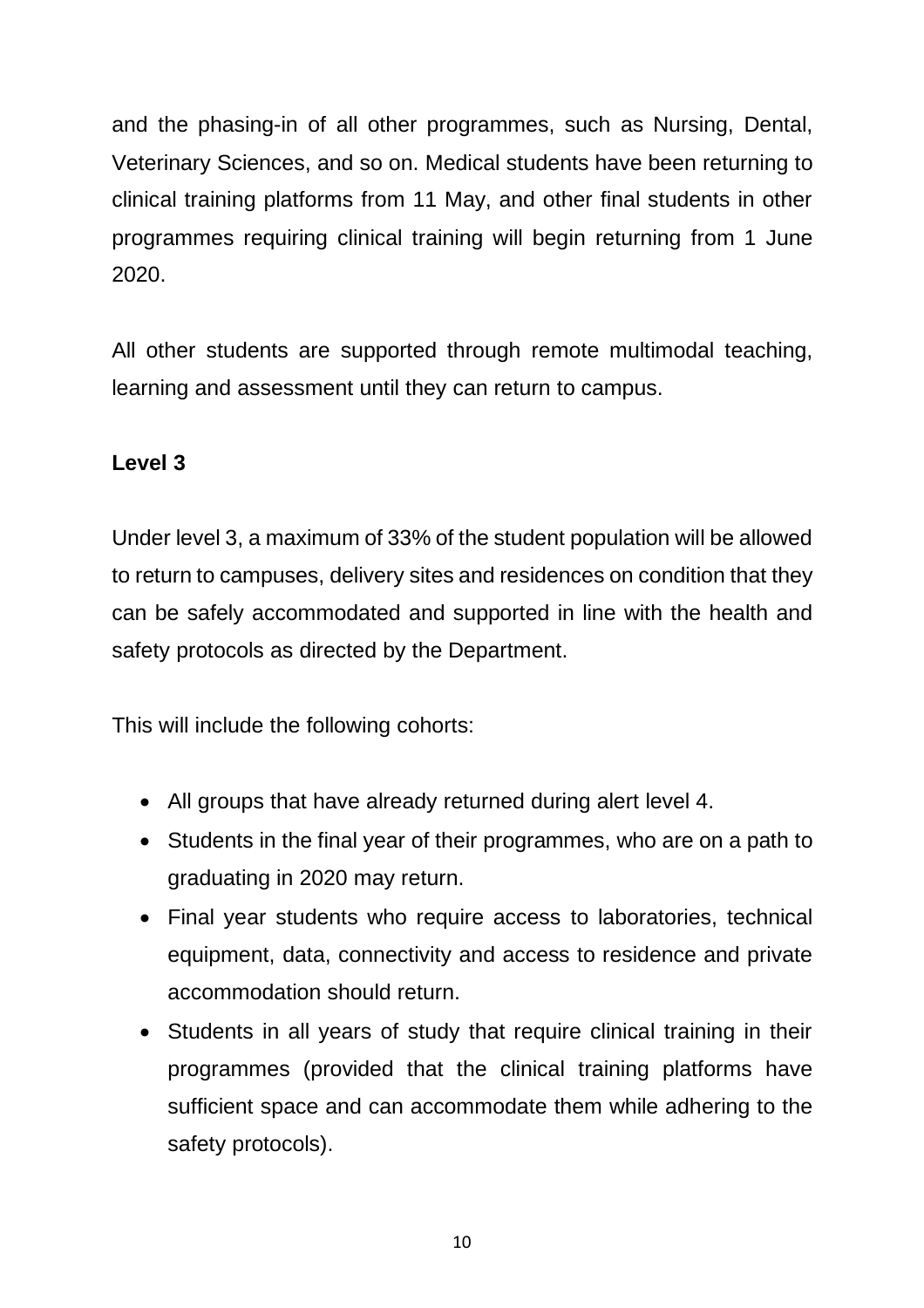• Post Graduate students who require laboratory equipment and other technical equipment to undertake their studies.

In addition to the above, institutions may also consider selected return of other categories of students to residences who may face extreme difficulties in their home learning environments provided that the above categories are prioritized, and all safety and logistical requirements are met.

When a district moves to Level 3 of the strategy, then the reintegration of the next group of students to return to campuses located in that district will take place. So for example, if in a particular district Level 3 is announced to begin on 1 June 2020, then institutions where campuses are located in that district will recall students, in line with the following criteria, to start their contact tuition two to three weeks after the announcement, depending on readiness and capacity of each institution.

Should Level 3 be announced to begin on 15 June, then students would be recalled to start two to three weeks thereafter. In other words a period of two to three weeks will be given to allow students to travel back to their campuses and institutions to ensure that the campuses are effectively prepared for the return.

I will publish Directions in terms of the Disaster Management Act to permit such travel. Institutions will issue permits to identified students to allow for their travel.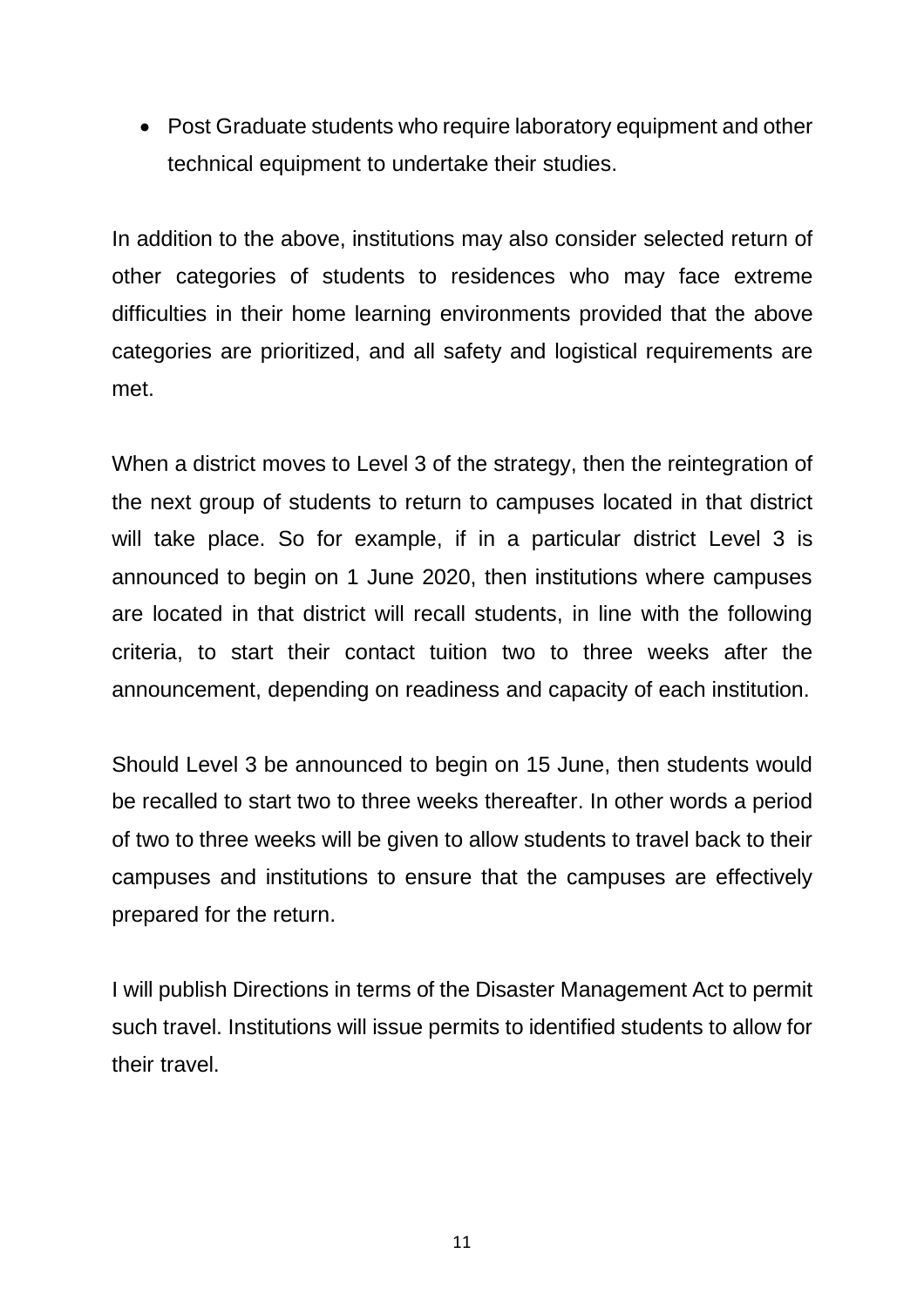It is critical that we adhere to these criteria to ensure that campuses are ready for students to safely return, and the effective health screening, cleaning protocols are in place to keep everyone safe.

All other students will be supported through remote multimodal teaching learning and assessment until they can return to campus.

It is recognised that some institutions may identify other groups of students in line with their particular contexts. However, any deviation from this criteria must be approved by my Department and must fall within the maximum of 33% of the student population.

# **Level 2**

When a district moves to Level 2 of the strategy, then the reintegration of the next group of students to return to contact tuition on campuses located in that district will take place according to the following criteria. Once again, a two week period will be given to allow students to travel back to their campuses and for institutions to ensure that the campuses are effectively prepared for the reintegration.

Under level 2, a maximum of 66% of the student population will return to campus for teaching, learning and assessment in line with the following criteria:

- All groups that have already returned;
- Students in all years of study who require laboratory and technical equipment to complete the academic year;
- Students in all years of study who require practical placements/ experiential learning/ work place-based learning to complete the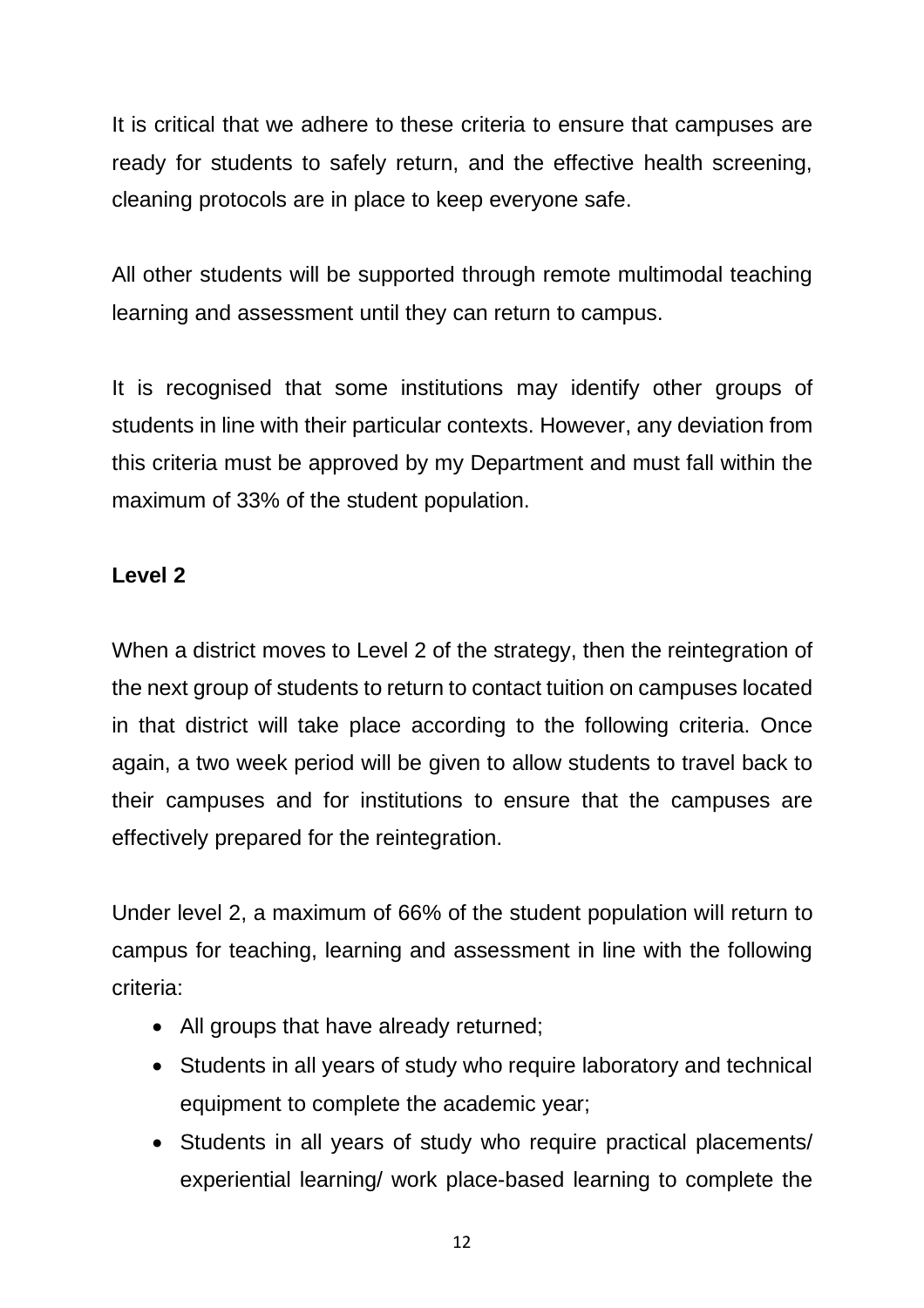academic year (provided the work places and platforms are open and prepared).

• First year students in all undergraduate programmes.

Again, institutions may also consider selected return of other categories of students to residences who may face extreme difficulties in their home learning environments provided that the above categories are prioritized, and all safety and logistical requirements are met.

All other students will be supported through remote multimodal teaching learning and assessment until they can return to campus.

# **Level 1**

In the same way, when Level 1 is announced, a two-week period will be given in order for students to travel back to their campuses and for institutions to ensure that the campuses are effectively prepared for the reintegration.

Under level 1, it is expected that 100% of the student population should return to campus. We are therefore going to require the strictest enforcement of physical distancing and health protocols.

I will be publishing the criteria for the risk adjusted strategy for the return of students as outlined in the Government Gazette.

Institutional campus readiness plans have been submitted and the Department is also analysing the plans with the aim of approving the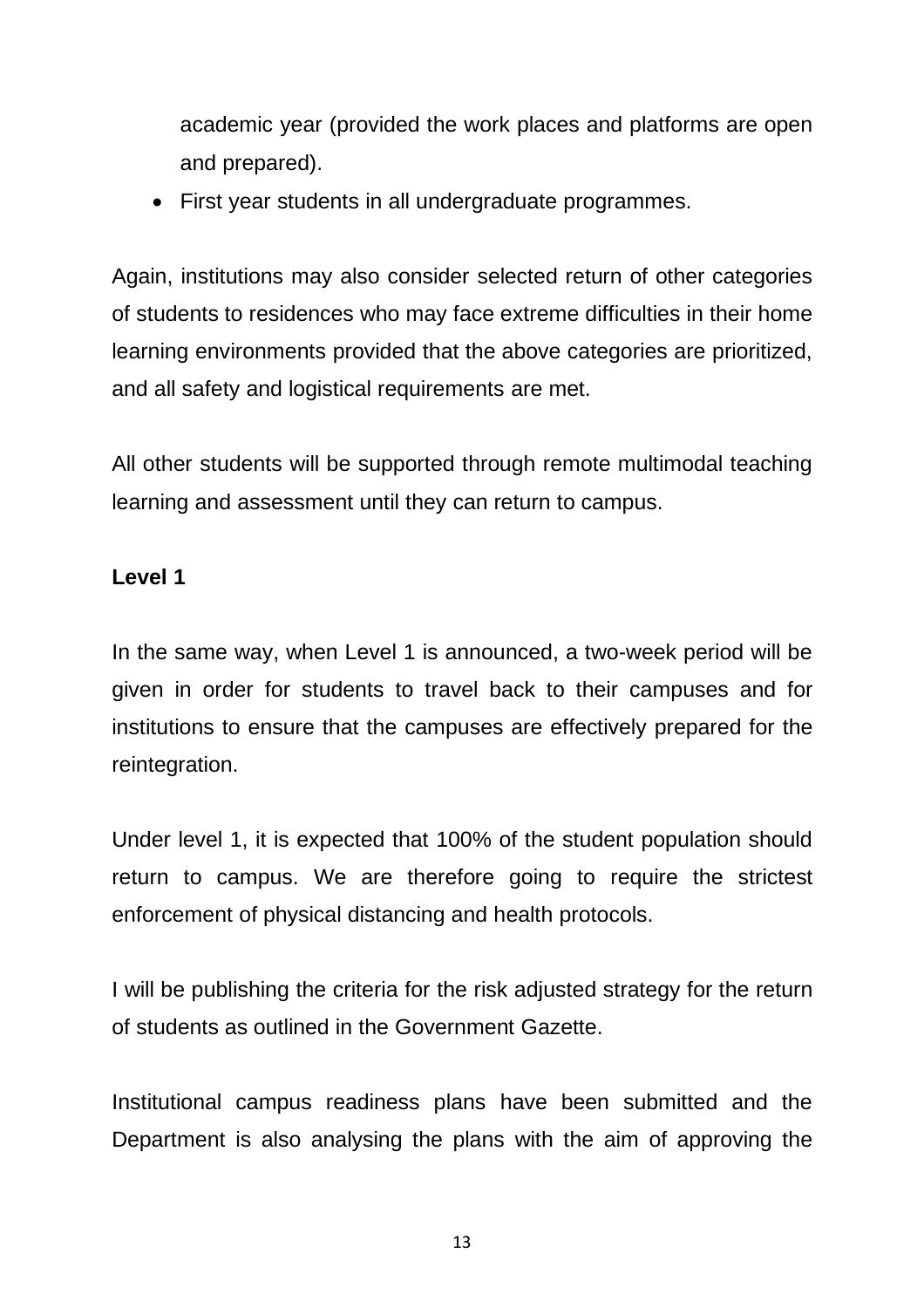necessary reprioritisation of funds to support these campus readiness plans through the COVID-19 Responsiveness Grant (CRG).

As reported in our previous statement, we were to facilitate training of almost 18 000 (actual figure is 17 750) frontline health workers, the leadership and membership of trade unions, and shop stewards on dealing with COVID-19.

I am pleased to report that we have already signed a Memorandum of Agreement (contract) between HW – SETA and Wits Health Consortium and training will resume soon.

#### **Return to Residences**

Within the national guidelines to be published by the Department, plans for the return of students to residences will be determined at institutional level, in line with numbers that can be accommodated to enable physical distancing, the handling of communal spaces, hygiene requirements and dining hall arrangements.

Students identified to reintegrate into campuses may include specific groups of students who are living with disabilities, who are not able to access connectivity where they live, or are living in circumstances where studying is difficult. In terms of the phase-in plans, the maximum % per residence identified for the level (Level 3 - 33%; Level 2 - 66%) must be adhered to and all health and safety protocols must be in place. Students who live in private rented accommodation close to campuses may also return provided physical distancing arrangements are in place.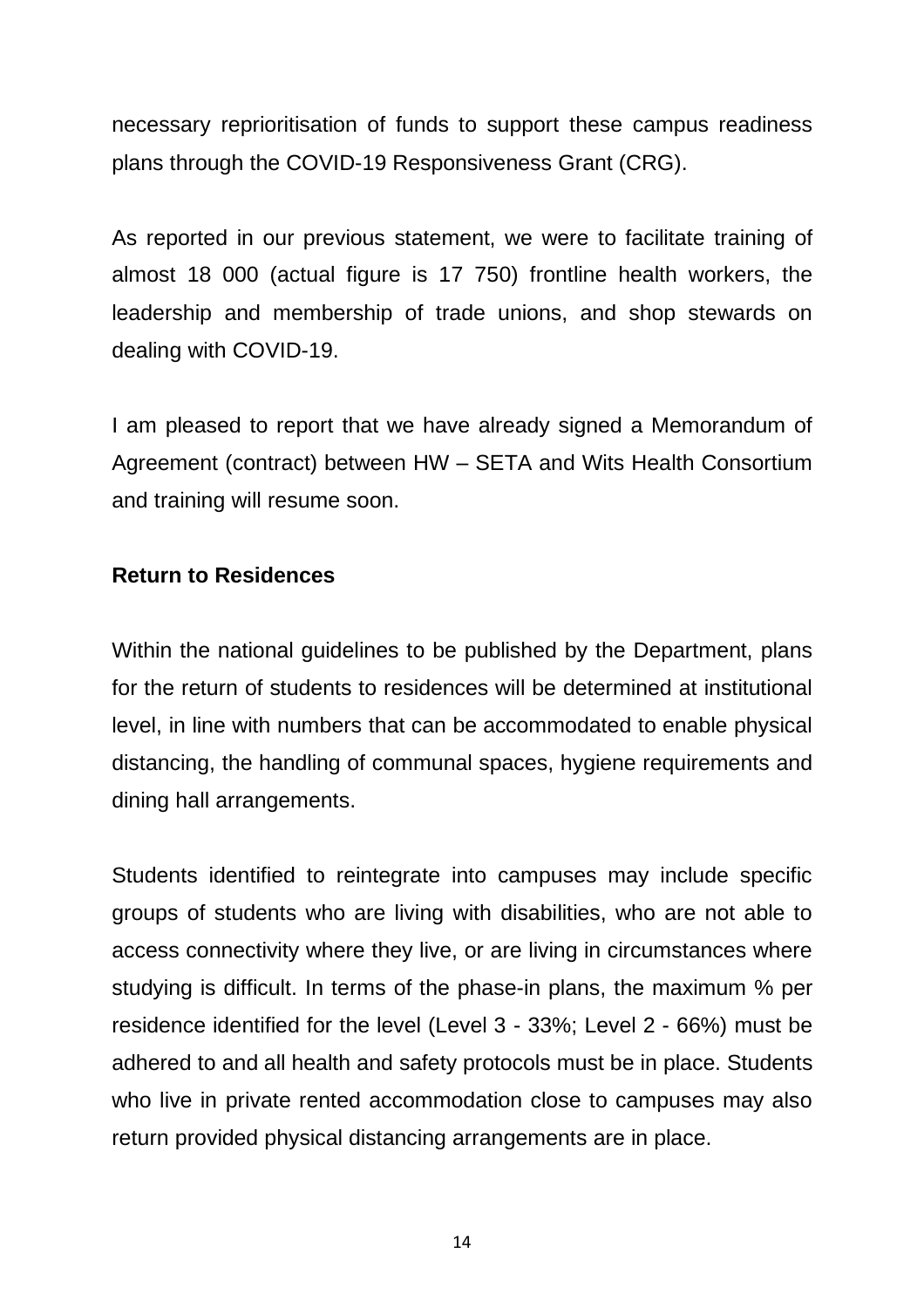# **TVET COLLEGES**

For TVET Colleges, a tentative academic calendar has been drawn up pending any new announcements on the different levels of the lockdown by the President. In terms of the tentative calendar the following return dates apply:

# **NATED Trimester (ENGINEERING) students**

N6 & N3: 10 June N5 & N2: 15 June N4 & N1: 22 June

# **NATED Semester (BUSINESS STUDIES) students**

N6: 25 June N5: 29 June N4: 06 July

# **NC(V) STUDENTS**

Level 4: 13 July Level 3: 20 July

Level 2: 27 July

A campus- based approach will be applied where colleges are affected by different lockdown levels. Campuses located in districts that remain in lockdown level 4 will remain closed and students will be supported using multi-modal remote learning approaches. Each of these colleges will therefore develop a detailed remote learning support plan and share it with students as well as post it on the college website.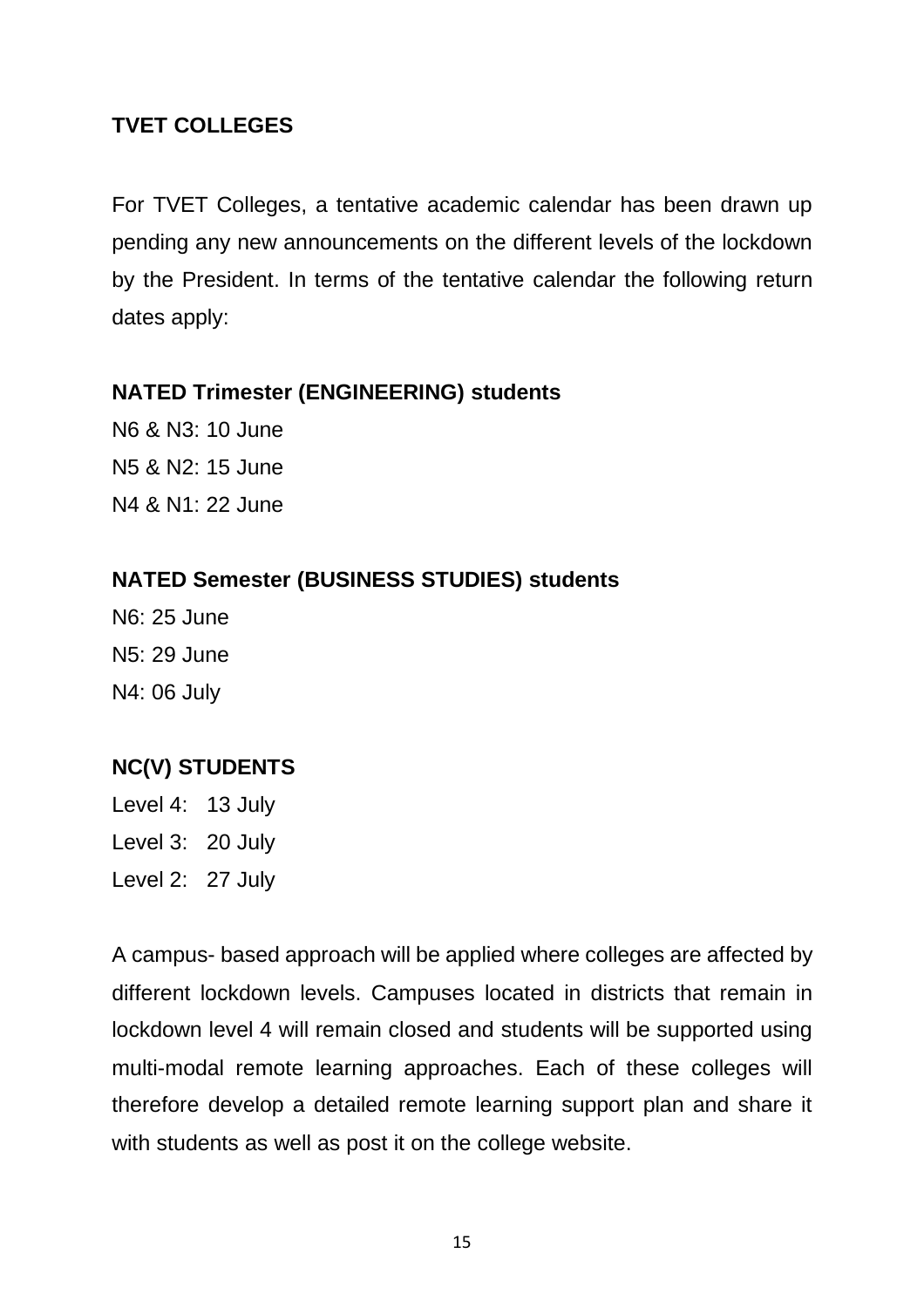Several colleges have already developed learning materials both for TV and radio broadcasts which are shared through the DHET website. These initiatives will continue beyond the return of students to campuses. Furthermore, all students who will not have returned to campuses in June and July will also be supported remotely until they return to campus according to the phase-in process.

Colleges are using textbooks, e-Guides, past question papers, and uploaded YouTube videos to assist students. These are supported through bulk text messages from colleges and WhatsApp groups set up by lecturers.

# **COMMUNITY EDUCATION AND TRAINING**

It is important to state upfront the CET college system is severely constrained in respect of infrastructure and uses mainly schools infrastructure after hours. It is for that reason that the Department has taken a conscious decision that, while we are building the infrastructural capacity of this system, for now its academic programmes must be aligned to that of the Department of Basic Education.

Therefore, as part of the CET college system preparation for the return of students and staff to Colleges and community learning centres, the Department continues to engage with a variety of stakeholders including labour and churches to strengthen the capacity of the system.

Guided by the principle to save lives and the academic year, the CET colleges will spend the rest of May 2020 preparing the central offices and the learning centres to be ready for safe return of staff and students.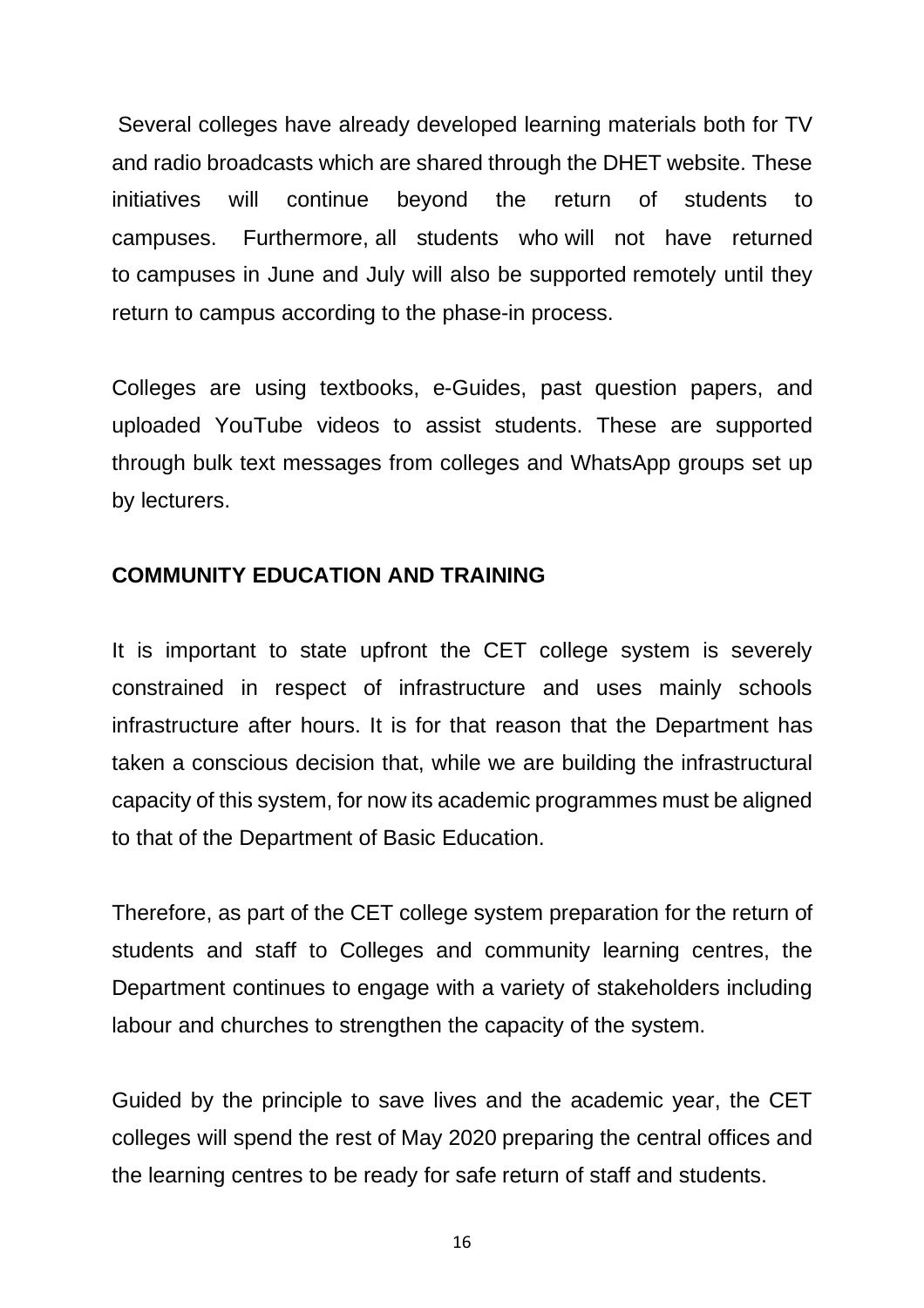Subject to readiness of the colleges and centre, the following are the dates for the return of different categories of staff to their workstations:

- 25 May 2020: Principals, Deputy Principals and Supply Chain Management staff,
- 1 June 2020: Centre managers,
- 8 June 2020: all Lecturers,
- 17 June for students registered for *General Education Training Certificate*, *Senior Certificate* as well National Occupational Certificates qualifications or part-qualifications.
- The return of AET Levels 1 to 3 students will be synchronised with the return of learners in the lower Grades in the public schools.

In the unfortunate event that some learning sites are located in districts and metros that remain on Lockdown Level 4 such learning sites shall be closed or remain closed.

The affected student registered for General Education and Training Certificate, Senior Certificate, National Occupational Certificates shall only get an opportunity to sit for examination in May/June 2021 to enable them to complete the 2020 academic year.

# **SECTOR EDUCATION AND TRAINING AUTHORITIES**

SETAs are currently engaging the employers and skills development institutions (public and private) regarding the return of learners.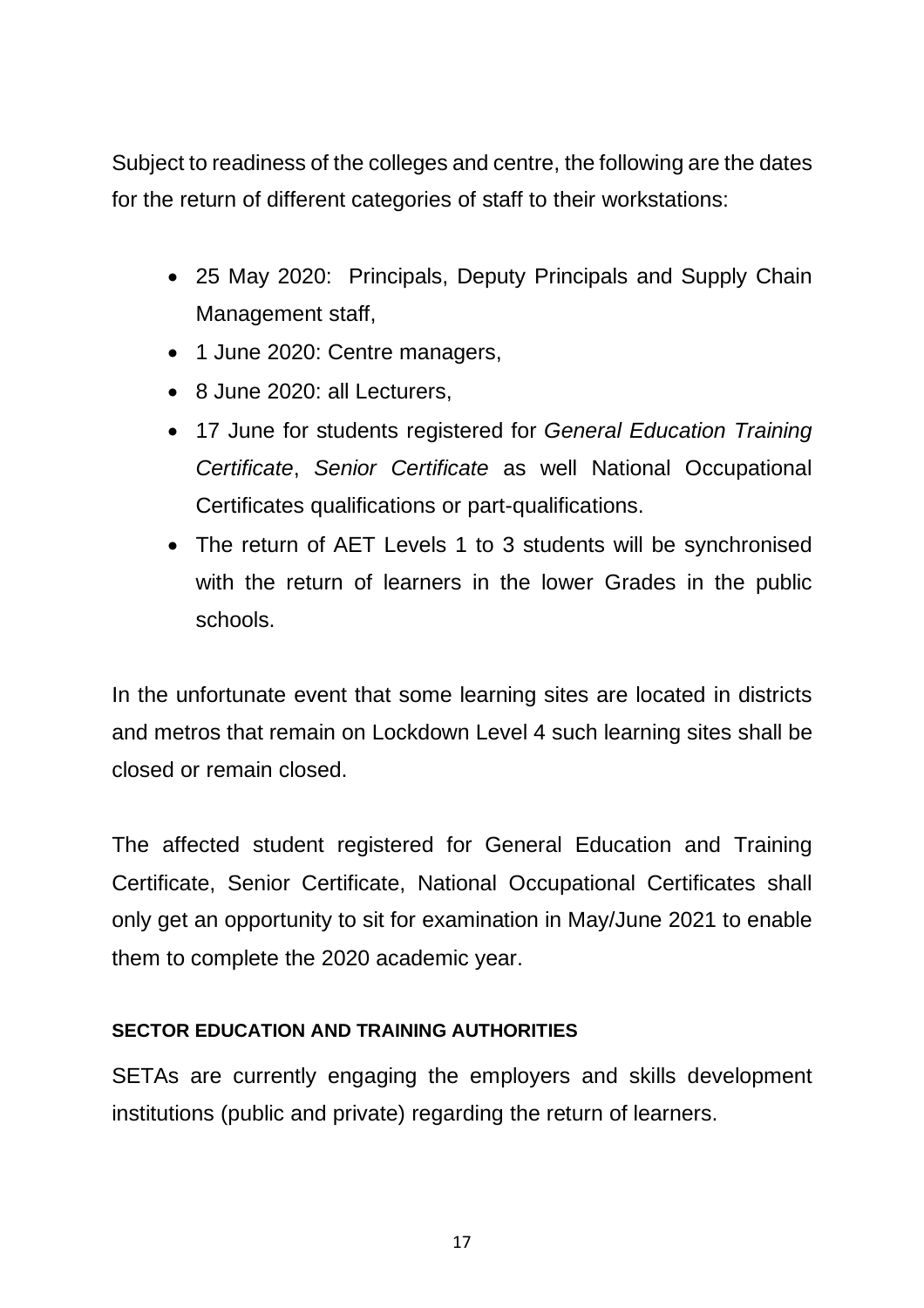We are all aware that under Risk Adjusted Strategy Alert Level 4, there is limited number of employees who can return to the workplaces, however I would like to make a call to all employers, both in the public and private sectors even during Alert Level 4, to turn their workplaces into training spaces. This also goes beyond this level.

SETAs have also committed to priorities skills development related to COVID-19 pandemic areas in support of the supply and demand of essential goods and services during COVID-19 period and beyond, with particular focus on the provision of opportunities for Small Enterprises and Cooperatives.

# **COMMENCEMENT OF INFRASTRUCTURE PROJECTS**

One other important matter to highlight is the commencement of our Infrastructure projects in our campuses. All our **i**nstitutions are preparing for the resumption of construction activities upon gazetting of Regulations permitting construction activities in the Post School Education and Training sector. Such activities will have to be done within the national health and safety protocols as governed by the disaster regulations.

# **COLLABORATION WITH QUALITY ASSURANCE BODIES**

I must also highlight that as a Department we are working closely and seamlessly with all education quality assurance bodies in South Africa to ensure that COVID-19 measures do not temper or affect the quality of qualifications offered by all our PSET institutions.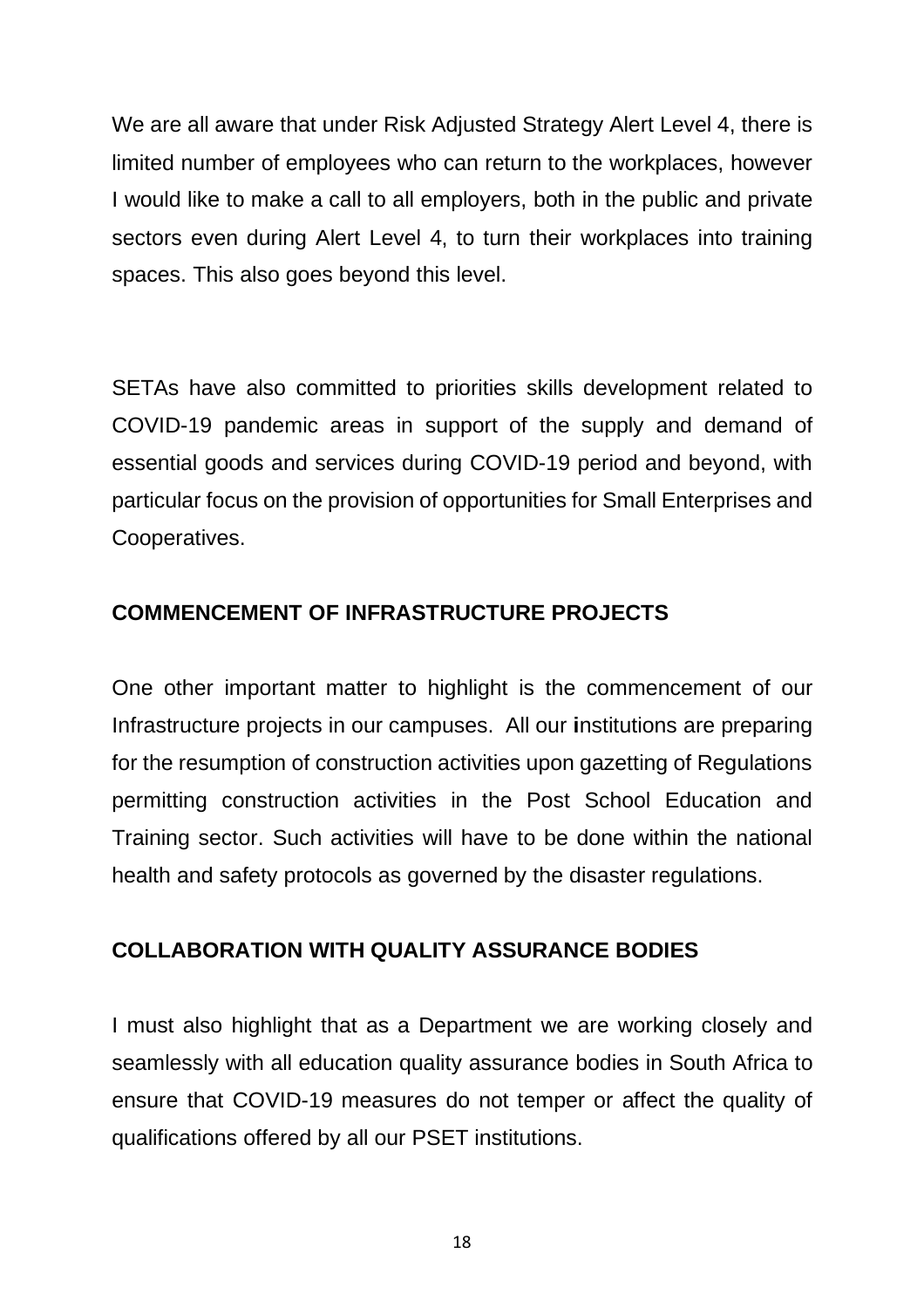The measures have only affected the methodology of offering programmes by institutions not the quality of our qualifications.

#### **SOUTH AFRICA-MADAGASCAR COLLABORATION**

As the Department of Science and Innovation we have a bilateral agreement with the Madagascar Science and Technology Department. Specific areas of collaboration include indigenous knowledge systems, particularly traditional medicines research. The Council for Scientific and Industrial Research (CSIR) has signed a programme of action with the Malagasy Institute of Applied Research.

Following Madagascar's Presidential launch of an *Artemisia annua* product, Covid-Organics, the country was advised to seek independent evaluation of the product.

As a department we are willing to partner Madagascar within the context of WHO Guidelines for Evaluation of Traditional Medicines.

In honoring our continental responsibility, and as a chair of the African Union, we will avail the necessary facilities and manpower in partnering with any of our fellow African member states to find solutions for COVID-19.

This will include necessary advice on non-disclosure agreements and all related intellectual property rights requirements which must be cleared upfront, sharing of relevant data, conducting all necessary tests on safety, efficacy and quality.